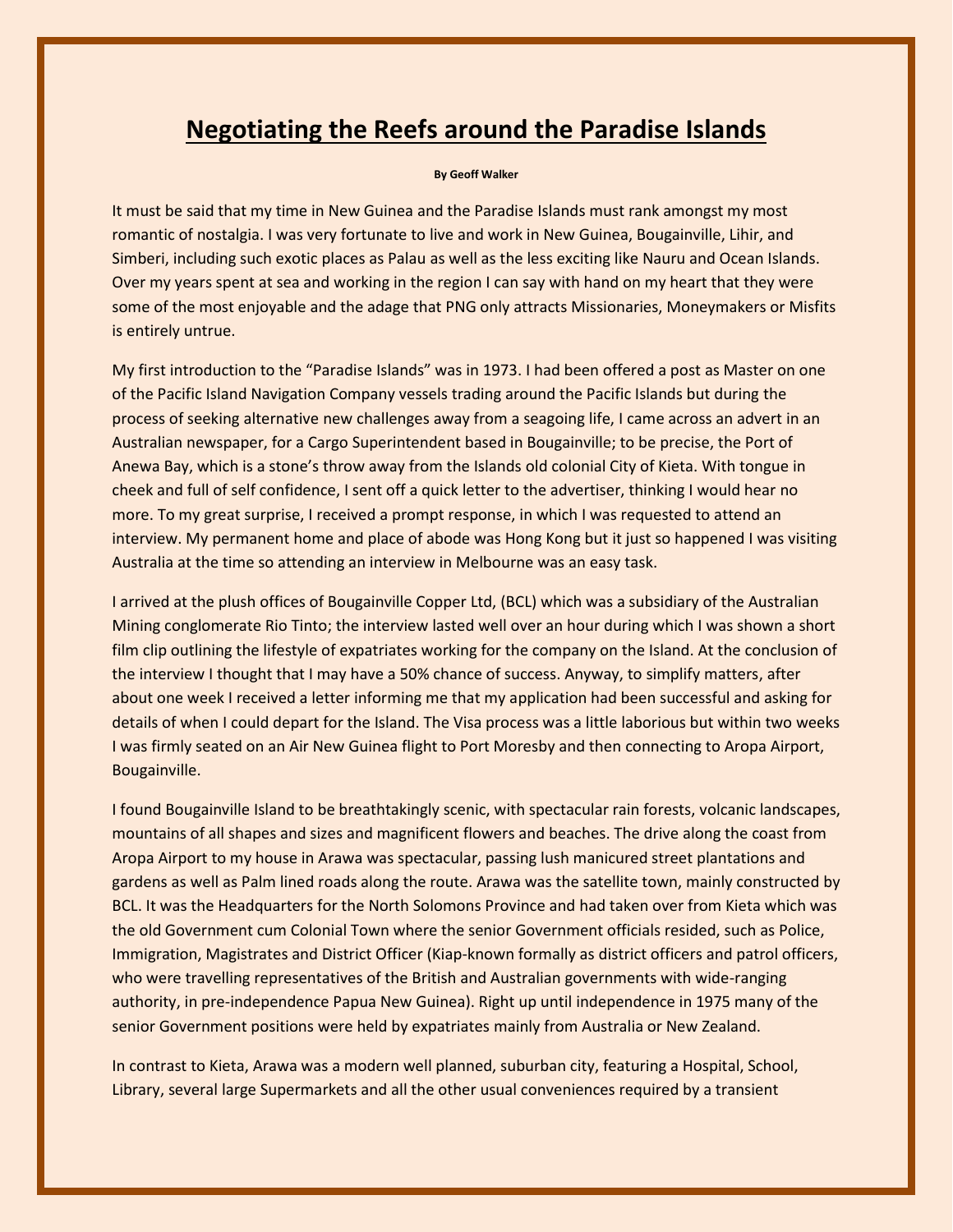community of mainly expats. My accommodation was a recently constructed "Queenslander" type residence on stilts, nestled in amongst numerous similar houses within the township. All the residents were expatriates so it was a fairly tight knit community prone to lots of BBQs and partying.

At that time Bougainville was a relatively orderly place but as it became closer to Independence Day there were a number of worrying incidents. Unrest was mainly stoked by local ringleaders, who were all jockeying for their piece of the potential political or financial pie.



Above is a schematic map of Bougainville Island and surrounding areas. Arawa is centrally located on the Island's northern coast and is the township mainly constructed by Bougainville Copper Ltd.



This was a typical standard house provided for expats by BCL at Arawa during 1970-80s. My house was of similar design but somewhat larger than the one depicted in the image above. These homes were laid out in uniform roads, in all there were about 500 such houses of varying size in Arawa. Generally, the rule was, the larger the house, the more senior the occupant, within BCL hierarchy. Competitions became the norm between the residents to see who could achieve the most beautiful manicured garden. The island was prone to regular earthquakes, known locally as Gurias – when these occurred the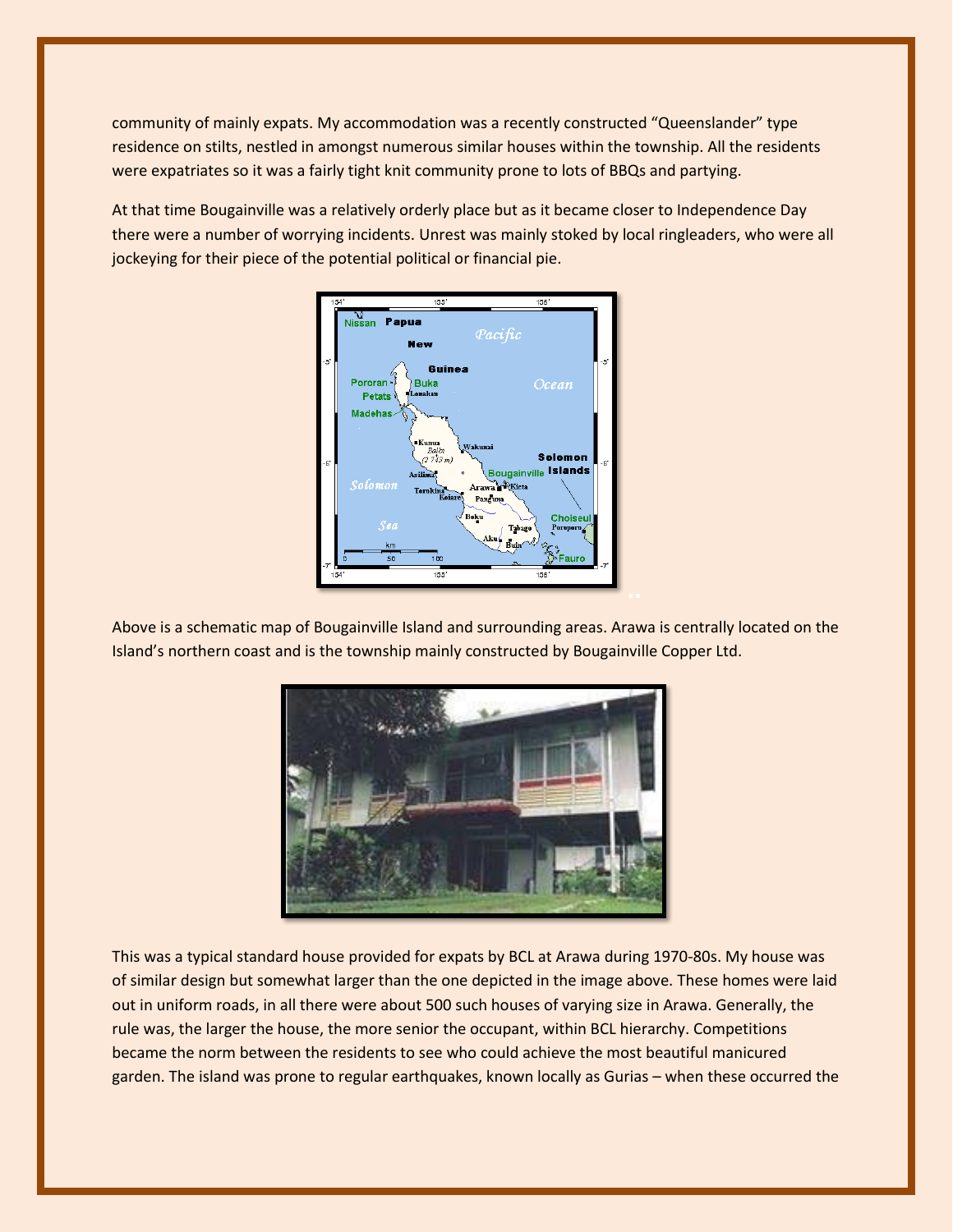houses shook alarmingly, aided by the fact that they were on "Legs". I never heard of structural damage being sustained to the houses. The worst was everything falling off the shelves in the Supermarkets.

Not long after my arrival, I was interviewed by the Port Manager and Harbor Master and given the opportunity to take on the role of Assistant Harbor Master/Port Pilot since I had previous command experience when I was at sea. The Port of Anewa Bay was a private Port, also having been totally constructed by BCL, so it stood to reason they assumed full responsibility for the Port operation. So, after a period of training I was officially appointed and issued with a license to conduct vessels of unlimited tonnage in and out of the Port. During periods when no ships were in Port, the stevedore labor was gainfully employed cleaning and beautifying the Port area. Hence, Loloho Port was always immaculately clean and adorned with attractive flower beds and tranquil rest areas. It was very picturesque and environmental conducive to the pristine surroundings.



The image shows a fine caption of a "Handy Size" Bulk Carrier typical of the era, loading Bulk Copper Concentrates at Anewa Bay. The facility was capable of handling vessels up to 45,000 dwt with a minimum of 13m of water available alongside the main wharf. The Cantilever was in a fixed position so vessels warped along the jetty in order to load different hatches. An average sized Bulker of about 25,000 dwt generally took about one day to be loaded. The load out rate of the Cantilever being 1000 tons/hr. Obviously for the larger vessels it was correspondingly longer.

Other regular callers were American "LASH" ships, which remained at one of the anchorages to offload their laden Barges, then, reload the empties. The LASH Barges usually contained steel Ball Bearings from America, which were used in the Mine crushing plant. Piloting these ships was interesting mainly because the Americans did not use much of our more traditional nautical jargon; "turns" instead of "revolutions" or "left or right full rudder" rather than "hard aport or starboard", etc. etc. The image below shows a typical American "LASH" ship, quite large but ungainly in appearance. There was one very sad occasion I remember, we received a radio message from one of the "LASH" ships shortly following its departure, asking if we had located a crew member as they were missing one man. Regrettably, we



were called upon the following day to recover a body from the water, just off Banaru Reef. This was a very gruesome affair, indeed.

We had a fair number of regular General Cargo vessels calling, mainly China Navigation "Chief" ships, or chartered vessels such as the German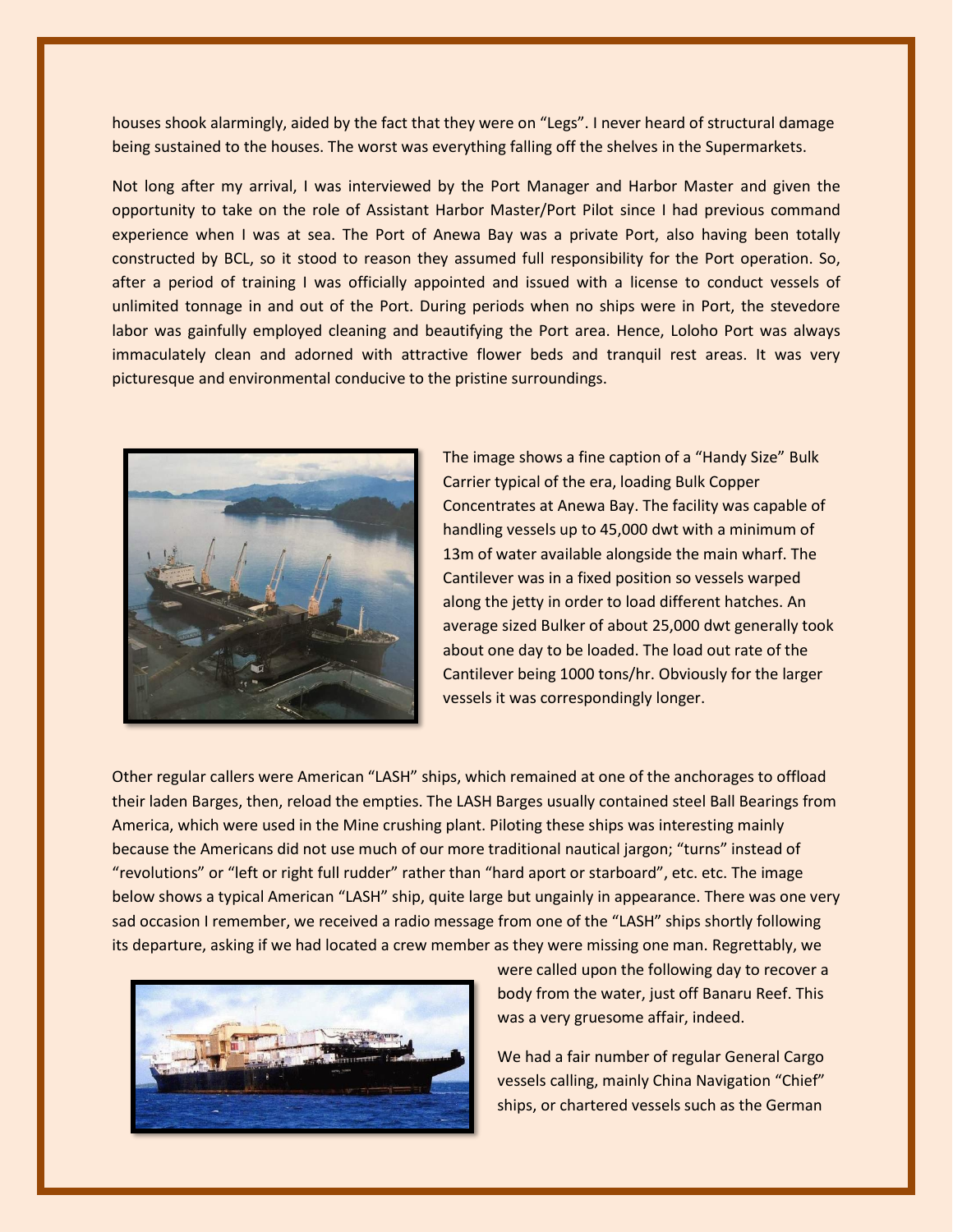ships "Wesser Carrier" and "Pacific", both of which, were on long term charter to BCL operating between Australia and Bougainville. They replenished the food and provisions as well as machinery and project cargoes required by the Mine. My phone used to run hot with people enquiring as to the arrival dates of these ships. The idea was so that the callers could be first in line at the Supermarket to purchase the fresh produce and groceries as it arrived on the shelves. I remember Potatoes, Onions and Citrus fruits were always in short supply.

The Port had a main wharf (on which a large loading cantilever was situated) with dolphins allowing the ships to warp along the wharf to simplify and aid their loading into respective cargo holds. At the Port complex there was a large concentrator plant and Power Station, in the south west sector of the cove was a Tank Farm which was connected to a SBM for the discharge of Tankers, In addition there was a small coastal ship jetty which was frequented by small LCT type coastal vessels, used extensively throughout the Island for servicing the Copra and Cocoa plantations that fringed Bougainville's coastline.

The Port Administrative Offices were located just outside the Port's gate – it was affectionately named the "Pink Palace". This name came about because the building was constructed of some form of fiber cement sheeting which turned from a greyish white to pink when it rained. The name weas very appropriate.

There were a couple of anchorages at Anewa Bay, all be it they were in relatively deep water, mainly used by Bulk Carriers awaiting a berth. Anewa Bay operated between 6am to 10pm daily. The Port commenced operations in 1970 with the first export cargo in 1972. We regularly received 3 or 4 ships calling every week, so with undertaking the Pilotage and Draft Surveys I was kept fully occupied. The Port only had 2 Pilots so we shared the workload.

The Pilot Boarding ground was 1 mile N.E of Kurukiki Island (outside the reefs). The pilot would guide the vessels inward between Takanupei Island and Karikiberia Shoal, passing clear of Bora Shoal then directly towards Dokome Point and the adjacent Wharf, SBM or anchorage, whichever the case may call for. Pilotage was compulsory for all ships calling Anewa Bay and a Pilot was available anytime during the Port's working hours of between 6am and 10pm daily. Outbound ships were taken right up to the Pilot Boarding Ground, well clear of the reefs. The Port provided one small underpowered Harbor Tug of about 500 BHP, aptly named "Loloho", after the beautifully serene and very popular beach of the same



name in the bay adjacent to the Port. The Tug was adequate for assisting in the berthing operations but lacked the "Grunt" for offshore towing. It also doubled as our Pilot Boat.

Pilot Tracks <>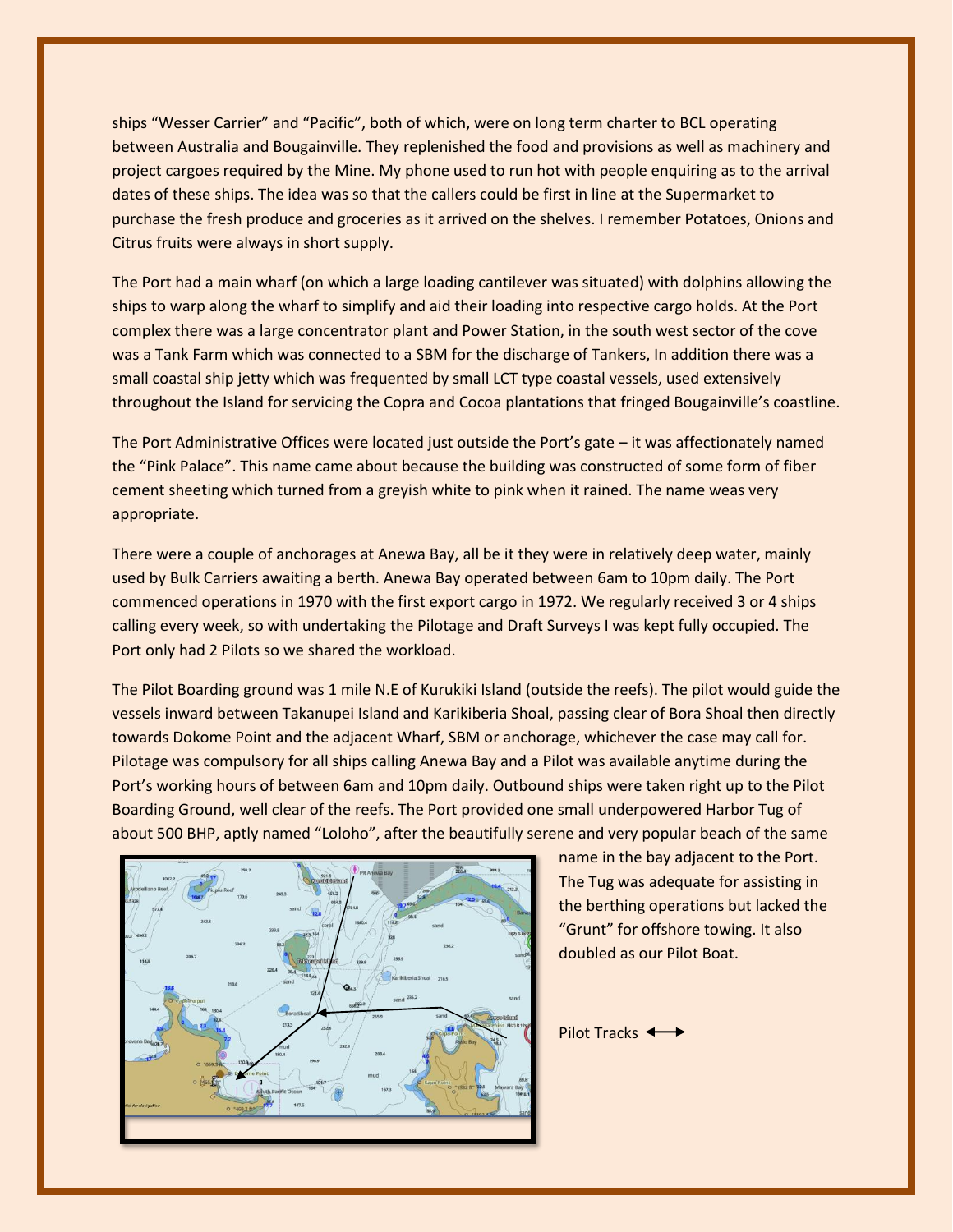The movement of Tanker vessels was restricted to daylight hours only. The Pilotage was not difficult but one needed to exercise extreme caution in the event of the sudden heavy rain showers which quickly rendered Radar useless and reduced visibility to zero. Fortunately, these rain storms, although relatively frequent at certain times of year, did not last long.

One of my secondary functions was to oversee the maintenance of the lights, beacons and other marine assets within the Port limits. Considerably more concentration was required when securing Tankers at the SBM, especially since the approach was closer to one of the fringe reefs, but with due diligence it was entirely a safe operation.

Above is a chart of Anewa Bay and approaches, showing the Pilot Boarding ground, Kurukiki and Takanupei Islands, Karikiberia and Bora Shoals, Arovo Island, Marowa Point (and passage), Dokome Point and Anewa Bay. Pilotage took approximately 45 minutes all going well, but embarking or disembarking the Pilot from vessels could delay proceedings due to high swells outside the Reefs.

We would regularly pick up General Cargo ships from Kieta Port and bring them to Anewa Bay. For this we used the narrow but deep passage between Marowa Point on the main island, and Arovo Island, which was a small but exotic resort island, very popular with BCL staff as a weekend get-away (or hideaway for some). Taking a ship through the narrow passage was always an exciting event for holiday makers at the Resort.



The remote and secluded Arovo Island, showing the Resort clearly visible and sole feature on the island apart from the landing jetty and magnificent beach. A wrecked fishing boat on the south beach was the only other distinctive attribute. I have no idea as to authenticity, but locals claim the wreck is the home of a giant sea snake. Mind you, I myself have seen very large sea snakes when piloting ships in the Anewa Bay area.

Bougainville had a wonderful selection of silver sanded beaches from which to select but most popular amongst the expats was the one at "Loloho" located in the next bay to the Port. It was completely unspoiled and pristine in every way. There was a small residential camp there where single expats working either at the Port or supporting facilities, resided. This was known as Camp 6 and consisted of



small purpose built dwellings, known as "Dongas". This was an altogether delightful place with the small houses scattered amongst the Palm trees very close to the beach. It also sported a small outdoor Bar and drive-in style cinema. There were a number of these "Dongas" designated as weekend rentals which were very popular with BCL staff.A typical "Donga" used by single expat staff at Camp 6 or as weekend rentals for married BCL personnel. They were very compact but comfortable self-contained units complete with all